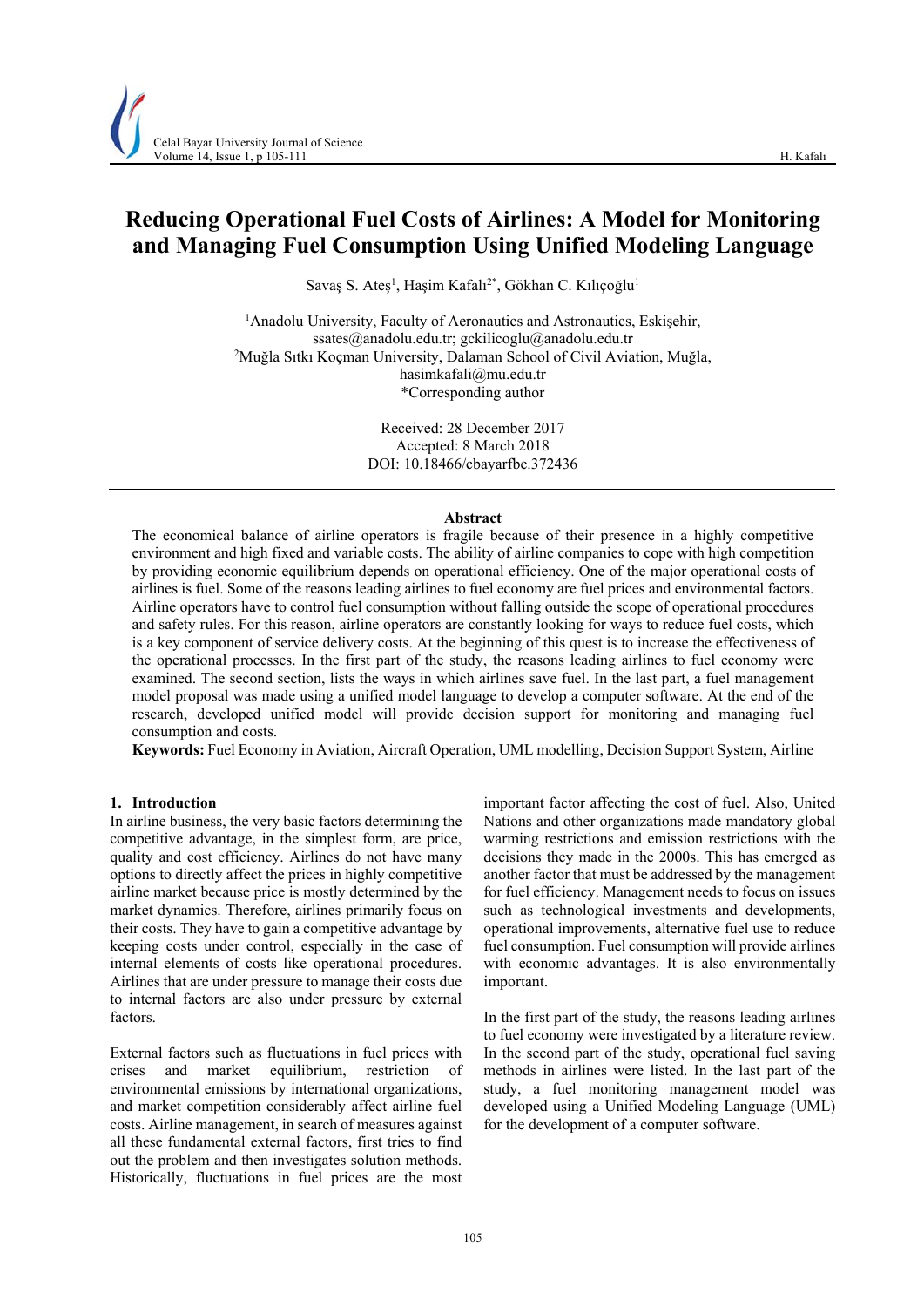

# **2. Literature Review**

Because fuel cost is one of the most important costs, there are direct effects of it on profit and competition, which are the main objectives of any enterprise. The reasons leading airlines to fuel economy can be listed as follows:

*Fuel Prices:* The ups and downs in oil prices affect the airlines very much. In the event of an increase in fuel prices, airlines will have to reflect this increase mostly in their prices. In this case, the demand for the airline will decrease. Declining demand will lean to competitors who do not raise prices. This will be reflected in revenue losses, decline in sales and market losses [1]. That is why airline operators are eager to save fuel. The two biggest costs in air transport are fuel and labor. According to the information given by The International Air Transport Association (IATA), the greatest cost for large airlines in 2008 is the fuel cost with 32.3%. IATA is a trade association of the world's airlines, and also it supports airline activity and helps formulate industry policy and standards. While the cost of a barrel of jet fuel in 2001 was around US \$34.7, this cost was 13.6% on average; but, in 2008, when the cost of jet fuel increased to US \$126 per barrel of jet fuel, this cost increased by more than 2 times and became 32.3%. This resulted in an additional cost of US \$34.5 billion in the sector [1,2].

*Environmental Factors***:** Airlines must adhere to the regulations of the country where they are located. They also have to comply with the regulations of the countries they fly to and the regulations of the states whose airspace they use. States supervise and regulate safety and maintenance requirements in following the market competition and intervening when necessary. They also supervise and regulate issues of entering and withdrawing from the market, pricing, environmental regulations, and issues about safety [2]. As the consequences of global warming will concern the whole world, international cooperation is necessary to solve the problem. For this reason, international organizations and governments have made various arrangements and agreements on this issue. The International Civil Aviation Organization (ICAO) is a specialized agency of the United Nations. It arranges the principles and techniques of international air navigation and fosters the planning and development of international air transport to ensure safe and orderly growth. The ICAO states that with technological advancements, air vehicles consume 80% less fuel than in 1960 and this ratio drops by 1-2% annually, but the air traffic increases by 4-5% per year [3]. The ICAO developed methods, which it calls basket measures, including certification standards for air vehicle production technology (composite material, high engine performance), operational improvements (such as ground handling/operations, air traffic control), renewable energy sources, emission trading, and emission tax [3]. At the 2010 ICAO meeting, 2 goals for aviation were identified: 2% fuel saving per year up to 2020 and neutralization of carbon value as specified in Paris

agreement for 2021-2050 [4]. A 3% fuel saving target for each year was set for IATA member airlines. Airline fuel consumption is expected to decrease by 25% from 2005 to 2020 [5]. A flight cycle consisting of taxi, departure, climb, approach and taxi phases, which ICAO calls LTO (landing and take-off cycle), was defined, and standards were set for measuring emissions for each section of the cycle [6].

*Management Factor: A* management's decisions can be classified as strategic, planning and operational [2]. The increase in the number of airlines is pushing airway management to lower costs, increase revenue, and generate a steady profit in the market growth and intense competition environment. Major airlines pursue fuelhedging to lower fuel costs, using more economical newgeneration planes and jet engines in the event of fuel price instability. The average fuel consumption of new planes is reduced by 45% compared to old planes. The annual average decrease in fuel consumption is calculated as 1.4% [7]. Southwest Airlines announced that it reduced all operation costs in the first quarter of 2015 by 8%, which corresponds to US \$3.6 billion. The 8% decline in total operation costs is the largest source of fuel costs, down \$877 million at a scale of 33%. The biggest factor in this decline is the fuel contract made by Southtwest Airlines [8]. In 2014, Delta Airlines paid \$2.87 per gallon for fuel and American Airlines paid \$2.91. In 2015, Delta Airlines paid \$2.23 per gallon because it signed a fuel contract. American Airlines, which did not sign a contract, paid \$1.72. Delta Airlines suffered a loss of \$336 million in the last three months of the year, because fuel prices fell, and American airlines paid 41% less for fuel than the previous year [9]. Delta Airlines has announced that they have lost \$4 billion over the last 8 years due to fuel contracts.

*Competition:* Airlines are not independent in the sector. There are many institutions and businesses that play a role in the sector. Therefore, airlines also work together with these institutions. Primary ones of these institutions and enterprises are states, airports, customers, other airlines, alliances, suppliers, trade unions, and competitors [10]. A study was carried out only on operational fuel efficiency [11] for 15 different traditional regional and low-cost airlines in the US in 2010. When the fuel consumed per mile per passenger was calculated, there was a difference of about 25% between the top three best performing airlines and the last three airlines that appeared to be inefficient. Generally, deep-rooted and large airlines have less efficient fuel use than low-cost and relatively smaller competitors. In the same study, when the number of departures is compared to the passenger income per mile, a different result emerges. The number of departures of an airline, which ranks 11th in terms of passenger revenue per fuel/mile, rises to the first place in the table when a comparison is made between passenger income per mile. The airline that appears to be the most productive, Southwest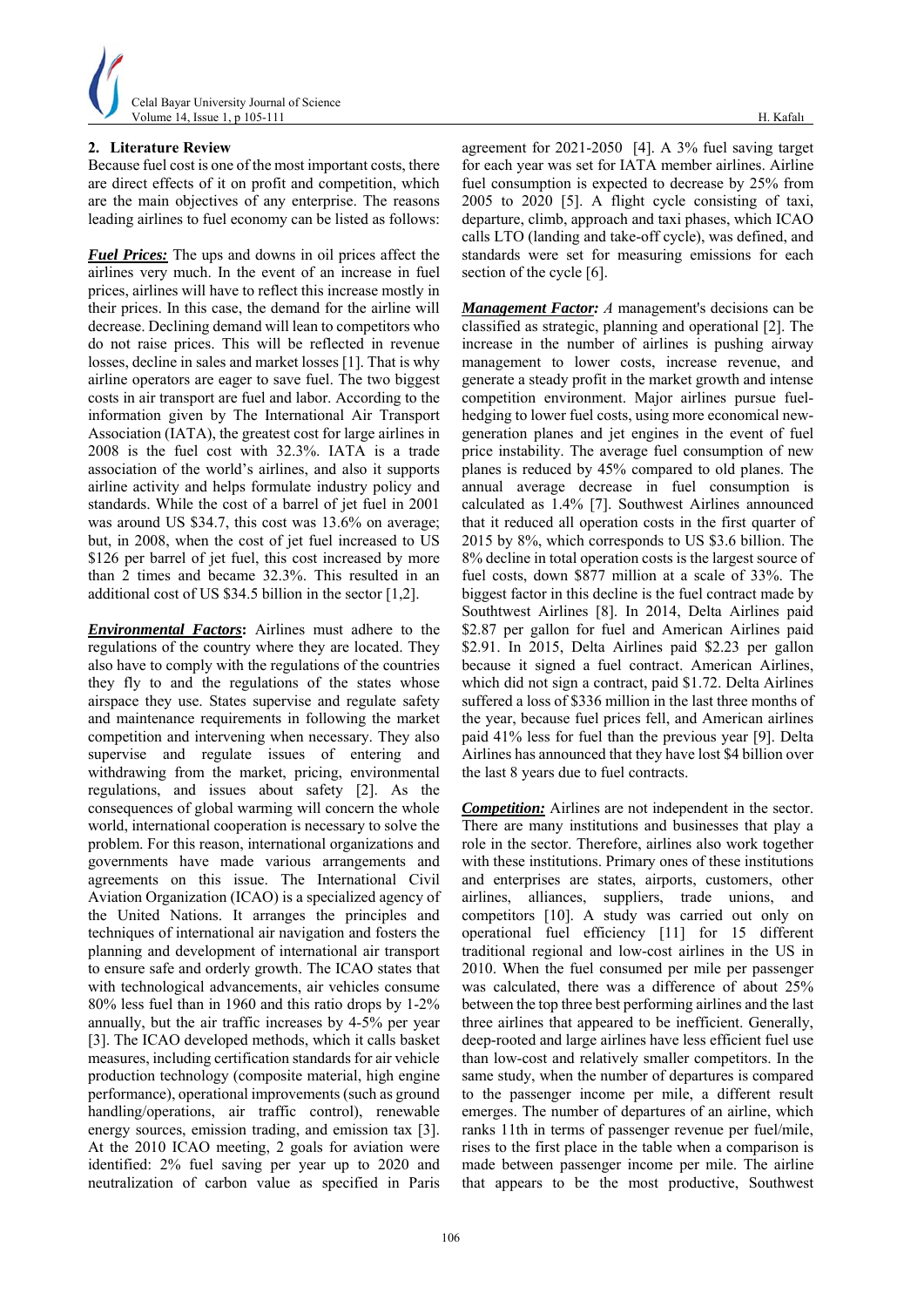

Airlines, had a number of departures of more than 1 billion in 2010, and Virgin America, which appears to be inefficient, made about 36,000 departures [12-14]. These are because the cost is falling due to the aforementioned intensity of the economy. However, Delta Airlines ranking the second in the number of departures (730 thousand) and American Airlines following Delta (545 thousand) display an inefficient picture also at this cost evaluation. US Airways looks more efficient with over 400,000 departures [1,15,16].

### **2.1. Operational Fuel Saving Methods in Airlines**

Fuel in air transport is the most volatile and important operation cost. Managing this situation requires a great deal of effort. Fuel consumption directly affects operational costs, and therefore, cargo and passenger demand through prices. Airlines are aware of the consequences of inefficient fuel consumption, which are the increase in prices and market loss. They are more eager than ever to be more efficient at fuel costs. From operational point of view, the stages from engine start, taxi, takeoff, straight flight, approach, landing, taxi and engine stop are a cycle in which a plane consumes fuel during operation. The fuel consumed during these stages can be optimized with an appropriate operation planning and strategy. This optimization is done to provide operational efficiency both in the air and on the ground. Given the actual aircraft performance, operational constraints, safety, efficiency, operational planning and procedures, fuel economy can be achieved in theory at the levels possible. Some of the operational steps that airlines use to provide this efficiency can be listed as follows [7,17,18]:

- Flight network regulations
- Aircraft Center of Gravity Optimization
- Fuel Planning
- Tankering
- Ground Operation Optimization
- Fleet Planning
- Air Traffic and Flight Plan Optimization
- Optimization of Taxiing Procedures
- Aircraft Performance Optimization

#### **3. Purpose and Significance**

Airline management requires making highly complex decisions due to characteristics of the sector. In literature review section of the study, it was explained why airlines have to save fuel and how improvements in operational procedures help airlines to be more fuel efficient. The purpose of this research is to suggest a fuel management model for operationally monitoring and regulating fuel consumption in all steps of the operation for airline operators. UML (Unified Modelling Language) was used as the modelling method. UML is a modelling language used to visually explain software components and the relations between them. It is also used to make complex processes, business procedures and systems simple and

straightforward with the help of visual instruments such as diagrams.

#### **4. Proposal for A Model**

After determining the operational factors affecting fuel consumption in the literature review, diagrams were created using UML, which is used in the design of computer software, to create an object-based fuel management model. A modeling was done to create the basis of the system and to determine which objects would form the system. No software or user interface was created in this model, so no coding was done.

### **4.1. Database**

The most important factor for the model is the method of collecting and storing data. Adequacy and accuracy of the data entered is the key factor to impact the general and specific efficiency of the system output. The data should be accessible, usable and accurate all the time. The model or the system, first of all, should have databases to maintain and manage all data. Functionality increases if the data flow to databases are organized as Manual and Automatic depending on the source of data. The purpose of using different databases for manual and automatic entries is to provide the accuracy of data supplied from different sources. Moreover, maintenance is simplified in the possibility of unreliable or missing data. The system should also have a backup database for each database to keep the data safe and to be able to retrieve the data when needed (Figure 1).





#### **4.2. Flight Plan Classes of the Model**

The amount of fuel consumed by an aircraft varies based on flight time, aircraft performance, weight, weather conditions, air traffic and ground traffic (such as delays and so forth). Detailed data have to be obtained in terms of above variables in order to be able to analyze how much fuel is burned, during which stage of the flight fuel is burned, and what the fuel efficiency of the flight is during the operation. The first stage of a flight is the planning of the flight. Thus, monitoring and managing fuel starts at this stage. According to Diagram 1, given that the flight plan is a class of the model, sub-classes –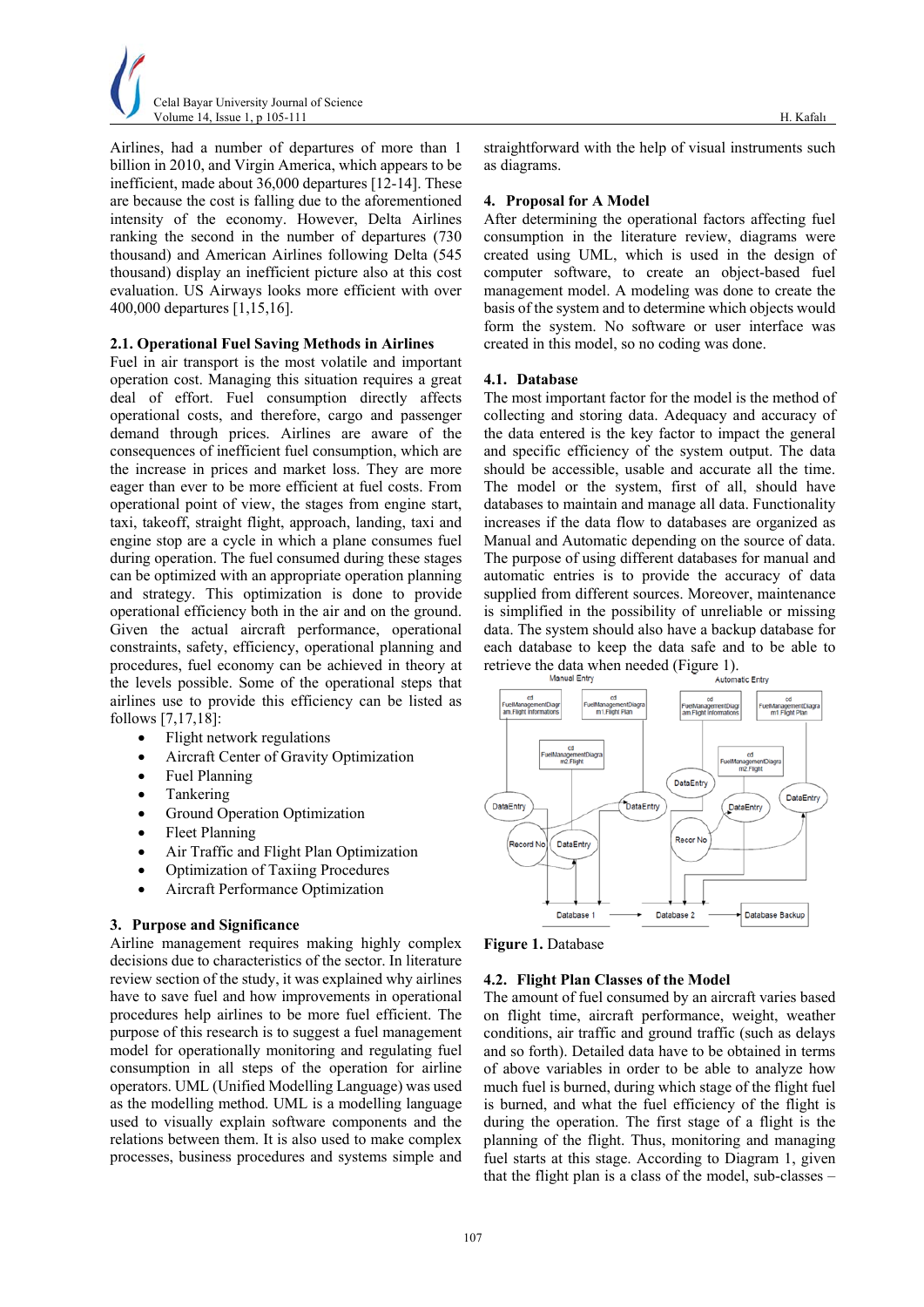

forming that class and having relationships within themselves – were formed to record all stages and data of the planned fuel.



**Diagram 1.** Flight Plan Diagram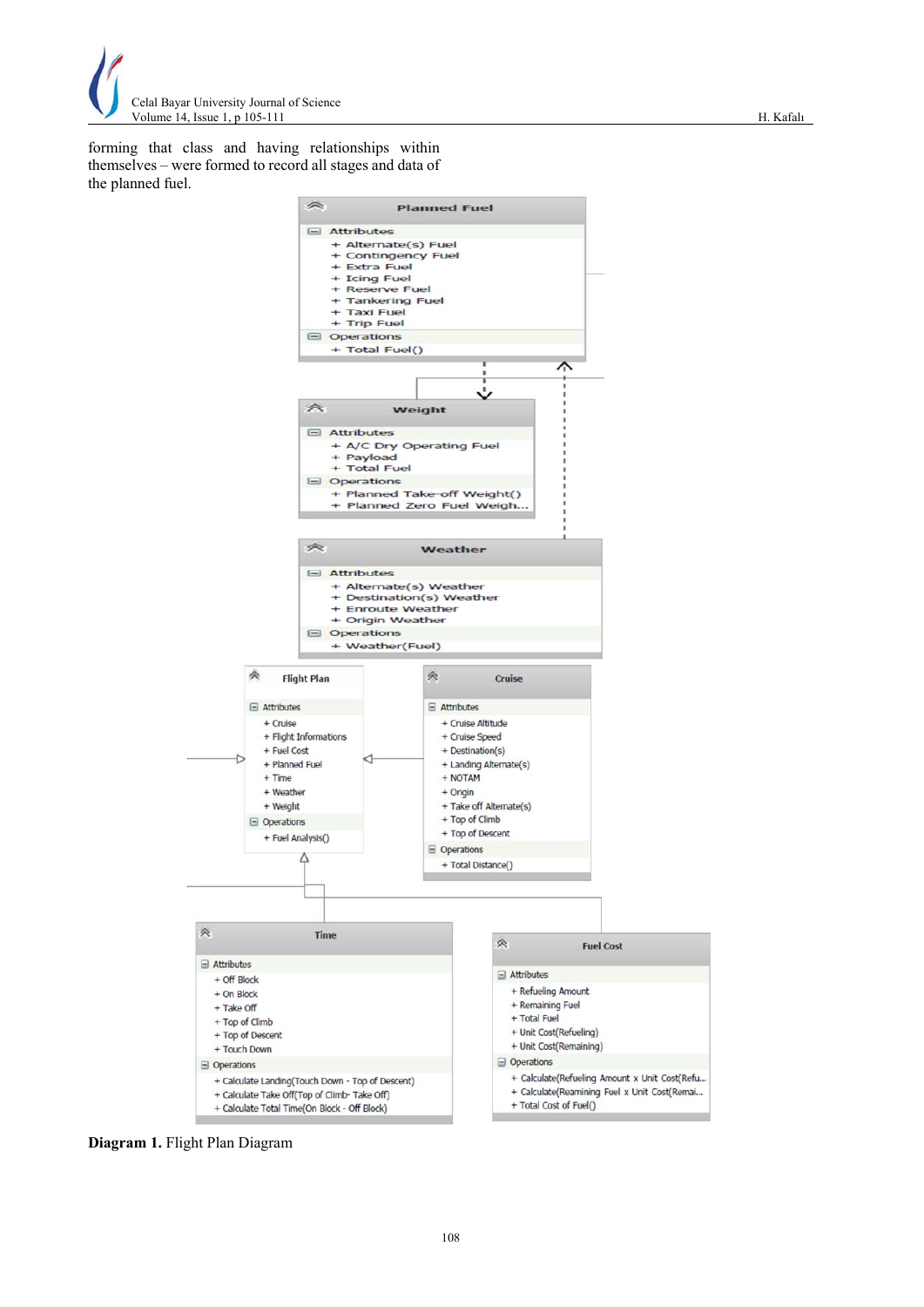

# **4.3. Real Flight Classes of the Model**

The reason for creating a real-flight class and its subclasses is that planning a flight may be very close to real conditions, but real flight conditions may be different due to the influence of many variables and performance issues. This difference can be trivial or significant. Because of this difference, receiving data from the real flight is very important. Therefore, this class – composed of information gathered from aircraft systems and flight crew during and after flight depending on the ability of the airplane, and from ground crew – provides realistic data for fuel analysis. This class has the real information for the flight and the nature of its data is retrospective and irremediable. Therefore, the analysis of the real data gives realistic results. This feature, which restricts correction, has the potential to be more efficient for the next flight when adequate data is available (Diagram 2).



**Diagram 2.** Flight Diagram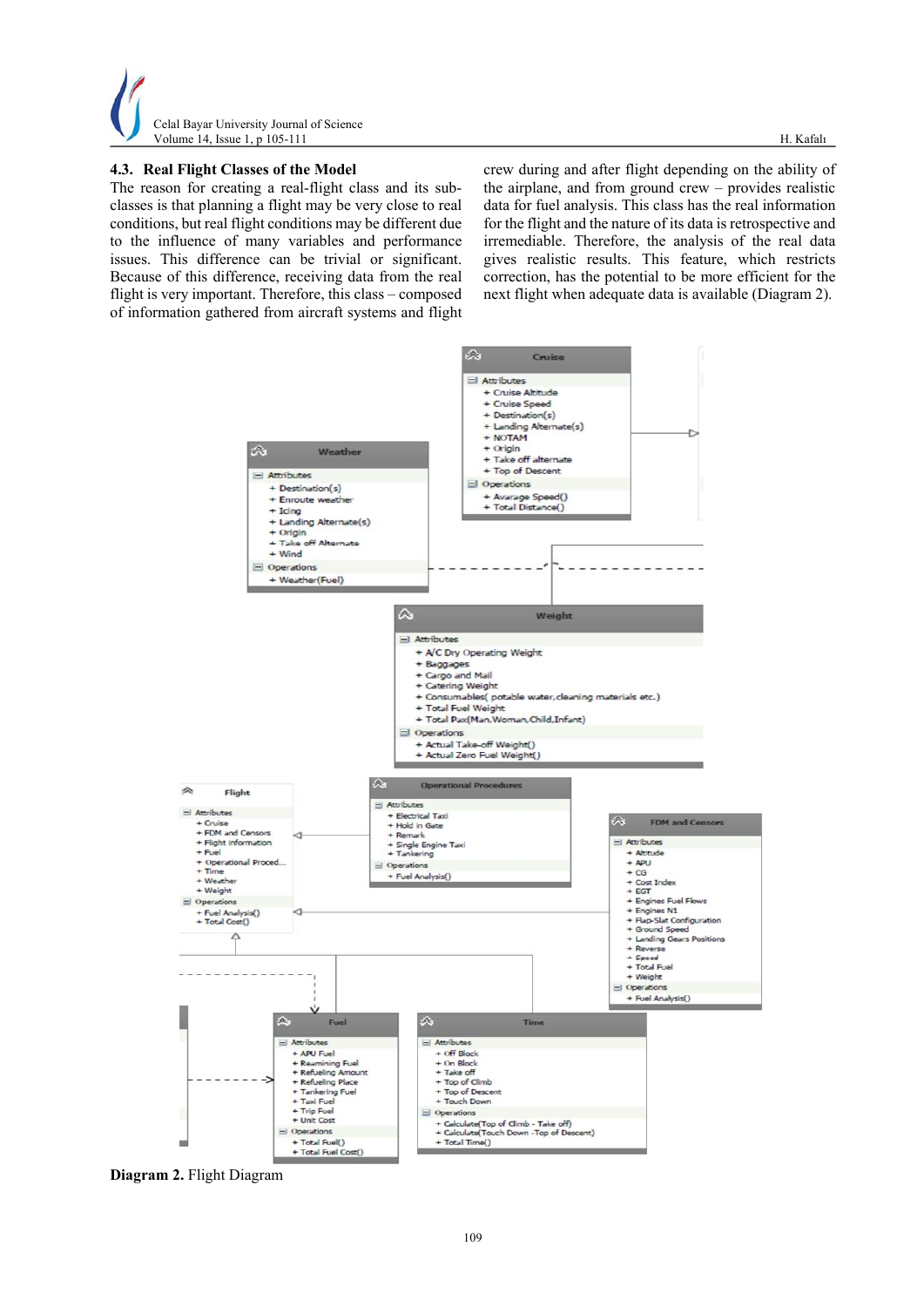

# **4.4. Analysis Class of the Model**

The model's analysis class includes the process of creating a general analysis by evaluating outputs from the flight plan and real flight classes together with technical defects and failures occurring or recorded in the aircraft. As seen in Diagram 3, it receives information from the maintenance class, real flight class and flight plan class and incorporates this information into the analysis process. It builds a general analysis plan and assigns this

analysis to the record number from the required flight information class, which is unique and contains specified flight information. This model can be programmed to suit the preferences of the airline management to display the results visually, written or statistically. The flight information class is made up of specific information about that flight. The registration number to be created will therefore only belong to that flight.



**Diagram 3.** Analysis Diagram

## **4.5. Analysis Control**

Figure 2 shows the control flow of the model. This control process is necessary to check the possibility that the analyses were done using incorrect or inconsistent data. The analyzes made in the sub-classes that make up

the analysis class and the data entered must be consistent within themselves. This flow gives the opportunity to control the process and take correction actions against inconsistent or irrational analyses.



**Figure 2.** Analysis Control